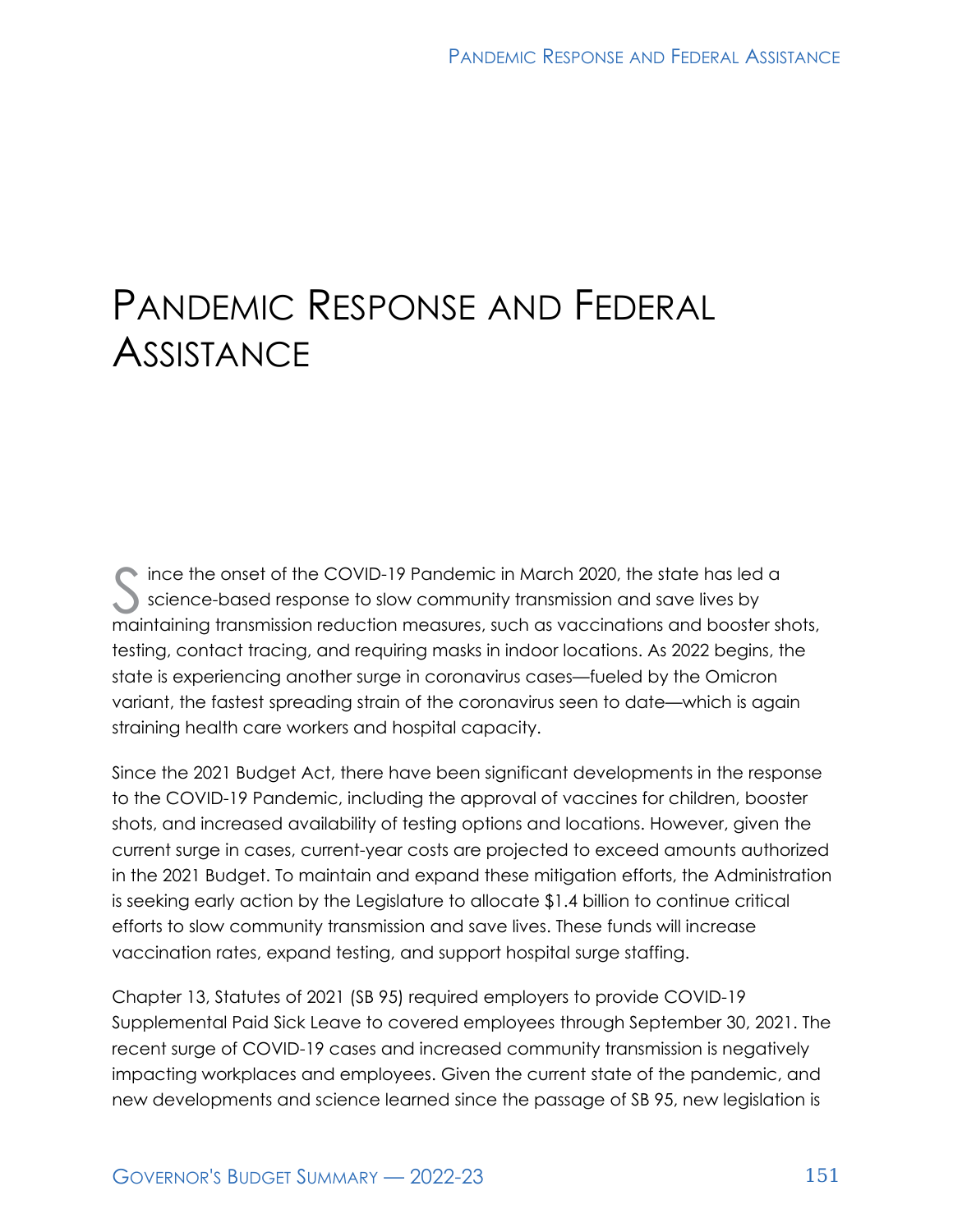needed to modify the previous COVID-19 Supplemental Paid Sick Leave policy in an appropriate manner to ensure the safety of the state's workforce.

#### **ACCELERATED VACCINE DISTRIBUTION**

As of late December 2021, California had delivered 63.9 million vaccine doses and 9.3 million booster doses—including over 14.3 million doses in the state's hardest-hit communities. However, work continues as millions of Californians have yet to be vaccinated. The data and science clearly demonstrate vaccines are highly effective at preventing serious illness and death from COVID-19. It is imperative that the state continue its efforts to increase the rate of vaccination, especially in the hardest-hit communities.

The state continues a multilingual, multicultural public education and community outreach campaign, which includes direct appointment assistance with trusted messengers from more than 480 community-based organizations and ethnic media. In addition, the state is offering in-home vaccinations and testing; free transportation to vaccination appointments; and mobile sites in partnership with places of worship, employers, and other community locations.

The state is also conducting "Get Out the Vaccine" door-knocking and canvassing to assist in arranging vaccinations, implementing the Medi-Cal COVID-19 Vaccination Incentive Program to improve vaccine access, and providing support and coordination with businesses, school districts, and local health departments. By November 2021, the Vaccinate ALL 58 campaign had directly assisted more than 3.4 million individuals by answering questions and promoting vaccination, and provided more than 1 million individuals with appointment assistance through community-based organizations and trusted messengers in communities facing the greatest barriers to vaccination.

An additional \$399 million in 2021-22 and \$182 million in 2022-23 is proposed for vaccine distribution and administration.

#### **EXPANDING COMMUNITY TESTING AVAILABILITY**

California identified its first Omicron case on December 1, 2021. Since then, the state expanded hours and capacity at existing testing sites and distributed 4 million antigen tests to local health departments, community clinics, and other entities. The state has also expanded its support for school-based antigen testing by securing and distributing more than 10 million antigen tests to county offices of education and schools. Further,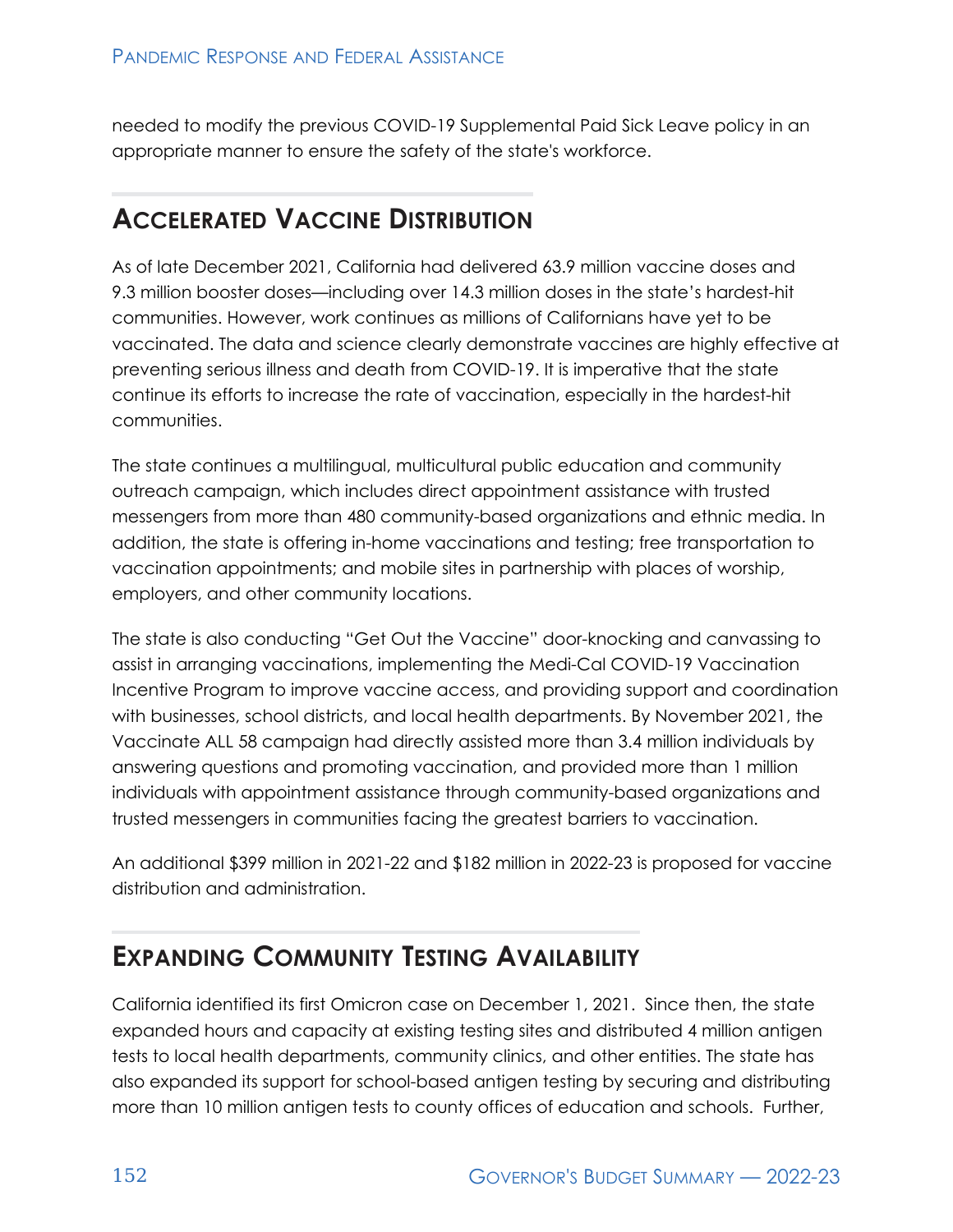in partnership with health plans, hospitals, and community based organizations, the state will leverage its purchasing power and distribution capacity to supplement testing efforts to support critical workplaces, first responders, and others.

The COVID-19 Testing Task Force continues to support public health by improving accessibility, equity, timeliness, and sustainability of testing. The Department of Public Health (DPH) continues to operate the Valencia Branch Laboratory, which processes roughly 40,000 tests on peak days, supporting testing for schools, state employees, local and state government entities, businesses and more. The Budget proposes an additional \$214 million in 2021-22 to maintain and expand testing operations. The Budget also proposes \$362 million for continued testing efforts in 2022-23.

## **SUPPORTING HOSPITALS AND EXPANDING MEDICAL SURGE STAFFING**

Given the demand for medical surge staff and vaccine administrators, the Budget proposes an augmentation of \$478 million for surge staffing in the current year, in addition to the \$61 million appropriated in the 2021 Budget Act, and \$124 million in the budget year. In the face of the rapidly spreading Omicron variant and increasing hospitalizations, these additional resources will support the demand for the hospital system and health care professionals. DPH and the Emergency Medical Services Authority will continue to work with counties to review staffing needs and provide the necessary resources.

#### **ADDITIONAL RESPONSE EFFORTS**

Significant response efforts to slow the spread of the virus and save lives continue in the state's institutional settings—prisons and state hospitals. The Budget also continues support for expanded contact tracing and efforts to protect public health at the California-Mexico border. The Budget reflects increased expenditures of \$339 million in 2021-22 and \$582 million 2022-23 for these and other activities.

#### **EXPANDING PUBLIC HEALTH CAPACITY**

To permanently expand the state's ability to protect public health and address social determinants of health, the Budget includes \$300 million General Fund for DPH and local health jurisdictions. The Budget also includes major ongoing investments to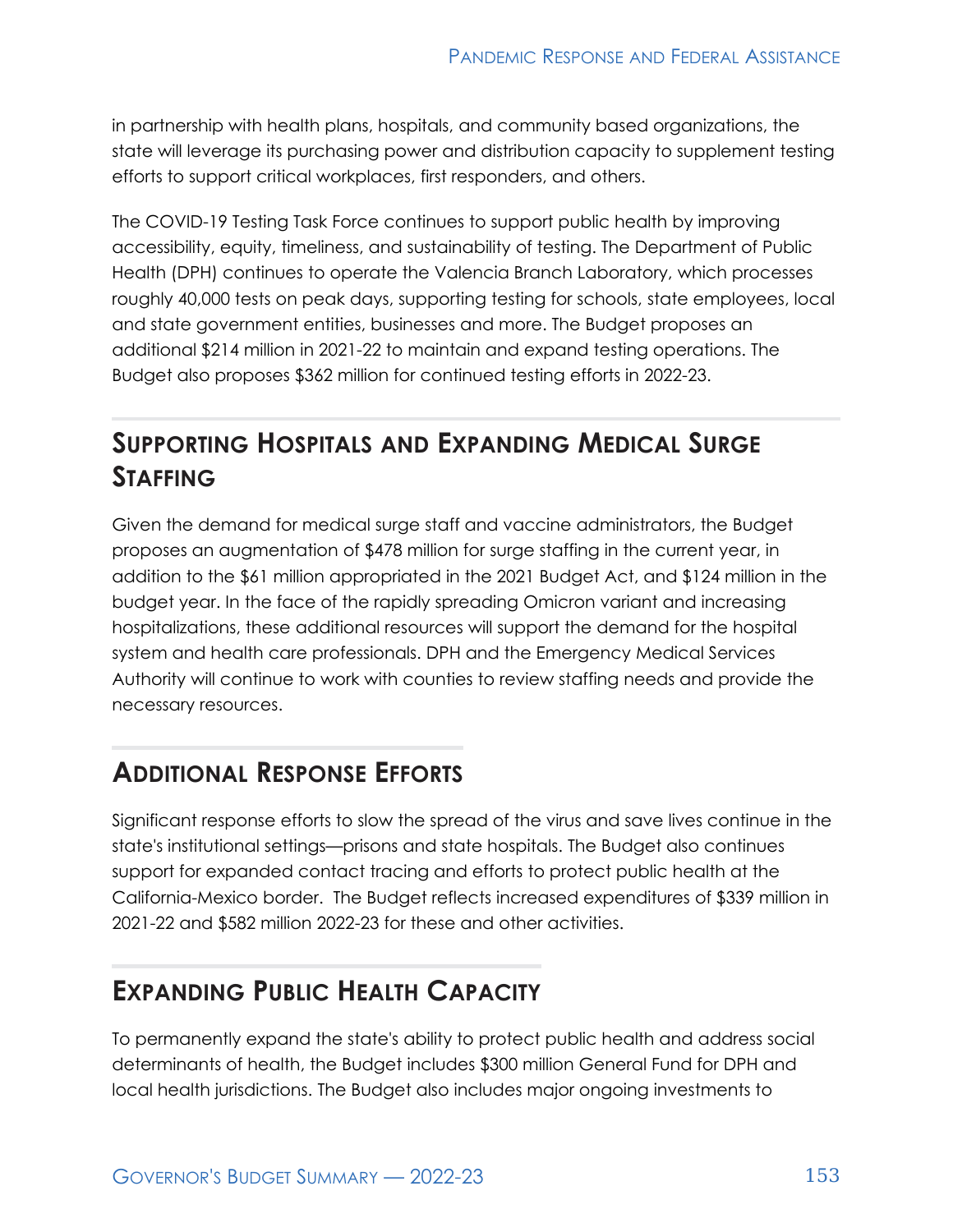modernize public health data systems that have been critical during the COVID-19 Pandemic. In addition, the state continues to invest in information technology systems to track and gather data on COVID-19 and vaccines. Additional details regarding these investments are provided in the Health and Human Services Chapter.

### **FUNDING EMERGENCY RESPONSE DIRECT EXPENDITURES**

To minimize the net General Fund impact of direct COVID-19 Pandemic emergency response costs, the Administration continues to maximize the use of various federal funds, including the Coronavirus Relief Fund, the State Fiscal Recovery Fund, and the Federal Emergency Management Agency (FEMA) Public Assistance Program. FEMA has extended the 100‑percent FEMA reimbursement of COVID-19 emergency response costs through April 1, 2022. The process to compile, submit, and receive funding from FEMA is lengthy for most disasters. Given the national scale and scope of the response effort, this process is expected to be even more protracted and FEMA approval is uncertain in some areas.

The 2021 Budget Act provided \$1.7 billion to various departments to continue COVID-19 response activities. However, the extent and duration of direct response activities have exceeded earlier assumptions. Specifically, direct response cost estimates for 2021-22 have grown to \$3.2 billion, or \$1.4 billion above the level authorized in the 2021 Budget Act, with 2022-23 costs now estimated at approximately \$1.3 billion. (These amounts are inclusive of the vaccine, testing, and other costs described in this chapter.) The following chart summarizes the activities requiring additional funding in 2021-22 and proposed funding levels for 2022-23.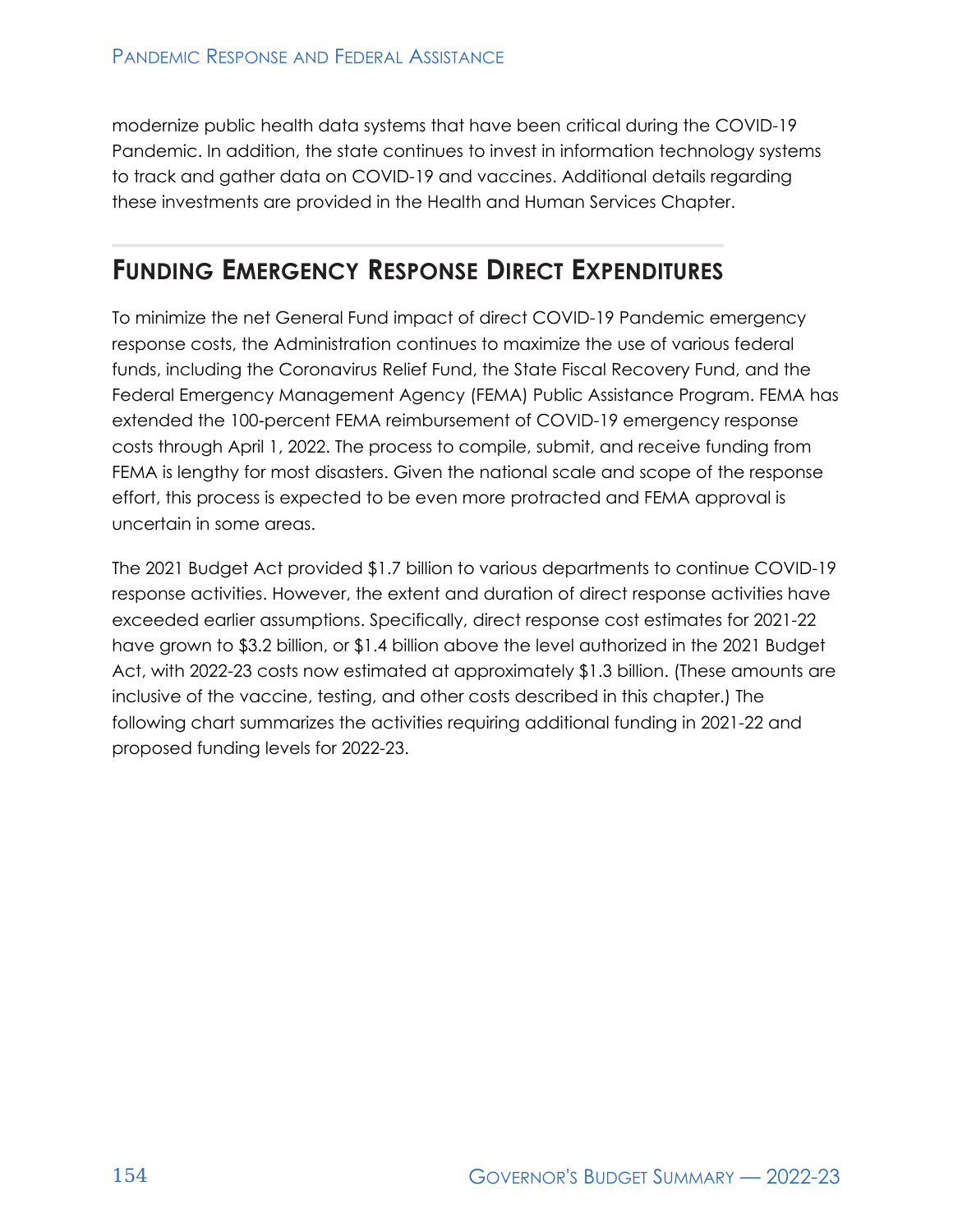| <b>COVID-19 Direct Response Activities</b>                      | 2021 Budget Act <sup>1/</sup> | 2021-22 Proposed<br><b>Funding Over</b><br>2021 Budget Act | 2022-23 Proposed<br><b>Funding</b> |
|-----------------------------------------------------------------|-------------------------------|------------------------------------------------------------|------------------------------------|
| <b>California Department of Corrections and Rehabilitation</b>  | \$410,486,000                 | \$205,547,000                                              | \$424,669,000                      |
| <b>Hospital and Medical Surge</b>                               | \$29,245,000                  | \$0                                                        | \$10,905,000                       |
| <b>State Response Operations</b>                                | \$82,767,000                  | \$0                                                        | \$32,154,000                       |
| <b>Statewide Testing</b>                                        | \$198,440,000                 | \$205,547,000                                              | \$380,109,000                      |
| Vaccine Distribution and Administration <sup>2/</sup>           | \$2,500,000                   | \$0                                                        | \$1,501,000                        |
| Temporary Suspension of Prison Intake                           | \$97,534,000                  | \$0                                                        | \$0                                |
| <b>California Department of Public Health</b>                   | \$904,931,000                 | \$1,224,710,000                                            | \$760,750,000                      |
| <b>Contact Tracing</b>                                          | \$2,408,000                   | \$18,182,000                                               | \$18,284,000                       |
| <b>Hospital and Medical Surge</b>                               | \$60,849,000                  | \$478,482,000                                              | \$124,309,000                      |
| <b>State Response Operations</b>                                | \$96,276,000                  | \$115,327,000                                              | \$0                                |
| <b>Statewide Testing</b>                                        | \$625,163,000                 | \$213,587,000                                              | \$361,934,000                      |
| Vaccine Distribution and Administration                         | \$120,235,000                 | \$399,132,000                                              | \$182,323,000                      |
| Vulnerable Populations and Other Support Services <sup>3/</sup> | \$0                           | \$0                                                        | \$73,900,000                       |
| <b>Department of State Hospitals</b>                            | \$69,208,000                  | \$0                                                        | \$64,600,000                       |
| <b>State Response Operations</b>                                | \$54,828,000                  | \$0                                                        | \$50,600,000                       |
| <b>Statewide Testing</b>                                        | \$14,380,000                  | \$0                                                        | \$14,000,000                       |
| <b>Other Departments</b>                                        | \$360,798,000                 | \$0                                                        | \$0                                |
| <b>Grand Total</b>                                              | \$1,745,423,000               | \$1,430,257,000                                            | \$1,250,019,000                    |

<sup>1/</sup> Includes Control Section 11.91 transfers.

 $2^{\prime}$  The 2021 Budget Act did not specifically identify an amount for vaccine distribution and administration for the California Department of Corrections and Rehabilitation (CDCR). Estimated costs for vaccine-related activities were reflected in the broader state response operations assumptions. CDCR currently estimates it will expend \$2.5 million for this purpose in 2021-22, which will be absorbed within existing resources.

3/ 2022-23 figure includes funding for Emergency Medical Services Agency for response efforts at the border.

The total direct COVID-19 emergency response costs incurred in the 2019-20 and 2020-21 fiscal years are approximately \$9.5 billion as summarized in the following chart. From 2019-20 through 2022-23, direct emergency response costs are estimated to be \$13.9 billion. The Administration will reassess direct response cost estimates as a part of the May Revision.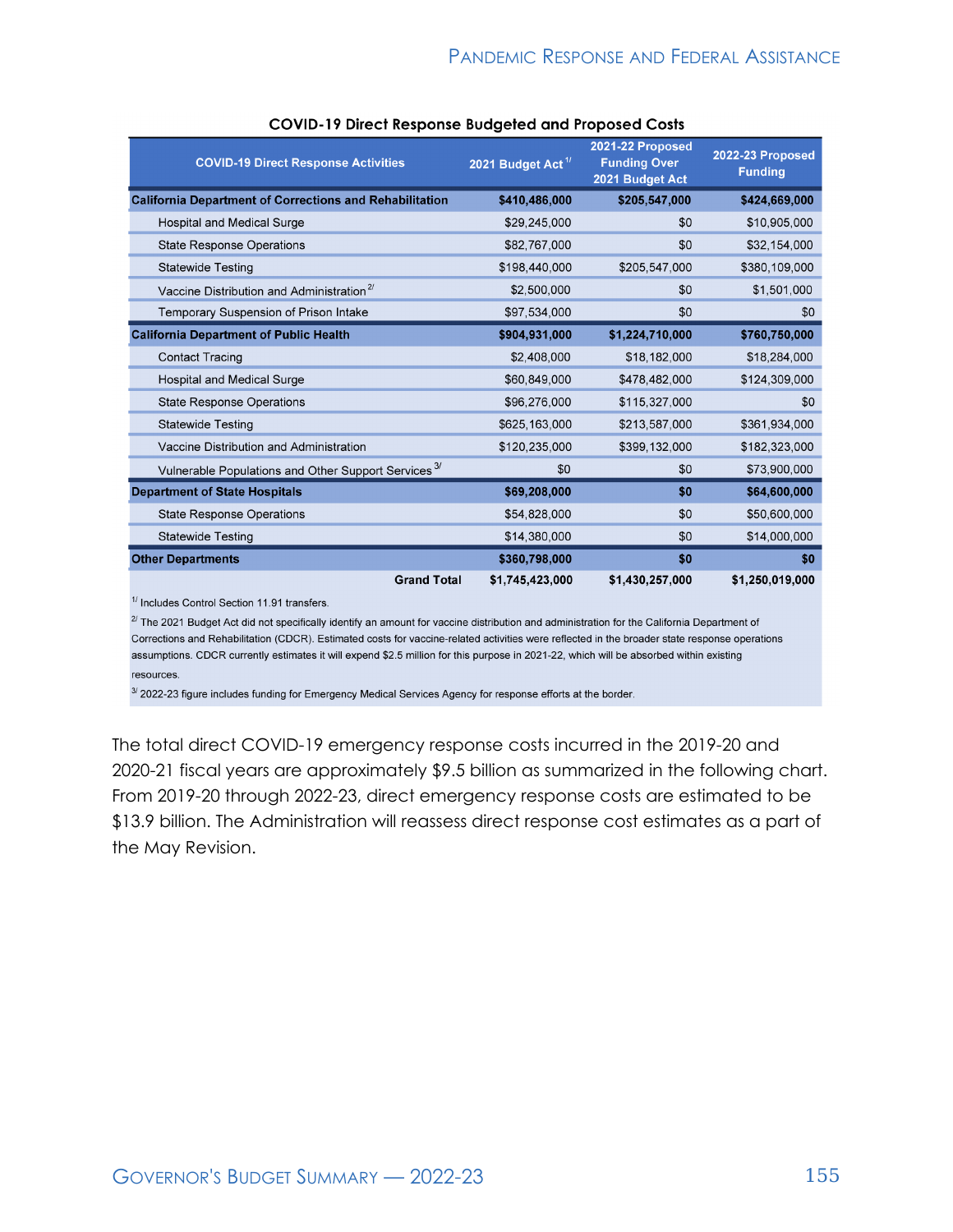| <b>COVID-19 Direct Response Costs</b> |
|---------------------------------------|
|---------------------------------------|

| <b>Cost Category</b>                                                                     | 2019-20<br><b>Actual Costs</b> | 2020-21<br><b>Actual Costs</b> | <b>Total Actual</b><br><b>Costs</b> |
|------------------------------------------------------------------------------------------|--------------------------------|--------------------------------|-------------------------------------|
| <b>State Response Operations</b>                                                         | \$289,880,000                  | \$1,392,922,000                | \$1,682,802,000                     |
| <b>State Hospitals</b>                                                                   | \$6,199,000                    | \$52,641,000                   | \$58,840,000                        |
| Testing                                                                                  | \$813,000                      | \$20,996,000                   | \$21,809,000                        |
| Surge Capacity (Norwalk)                                                                 | \$0                            | \$2,460,000                    | \$2,460,000                         |
| <b>Other Staffing and Operational Costs</b>                                              | \$5,386,000                    | \$29,185,000                   | \$34,571,000                        |
| <b>National Guard</b>                                                                    | \$6,474,000                    | \$42,222,000                   | \$48,696,000                        |
| <b>Corrections and Rehabilitation</b>                                                    | \$151,877,000                  | \$984,979,000                  | \$1,136,856,000                     |
| <b>Community Supervision</b>                                                             | \$2,971,000                    | \$21,775,000                   | \$24,746,000                        |
| Temporary Suspension of Prison Intake                                                    | \$31,215,000                   | \$176,827,000                  | \$208,042,000                       |
| <b>Reentry Housing</b>                                                                   | \$0                            | \$15,183,000                   | \$15,183,000                        |
| Project Hope (CDCR)                                                                      | \$0                            | \$478,000                      | \$478,000                           |
| Project Hope (DGS)                                                                       | \$0                            | \$1,440,000                    | \$1,440,000                         |
| Personal Protective Equipment                                                            | \$23,330,000                   | \$18,837,000                   | \$42,167,000                        |
| <b>Medical Surge/Tents</b>                                                               | \$1,198,000                    | \$154,600,000                  | \$155,798,000                       |
| Testing (Employee)                                                                       | \$2,518,000                    | \$270,738,000                  | \$273,256,000                       |
| Testing (Inmate)                                                                         | \$6,101,000                    | \$128,909,000                  | \$135,010,000                       |
| Cleaning                                                                                 | \$20,740,000                   | \$27,624,000                   | \$48,364,000                        |
| <b>Other Staffing and Operational Costs</b>                                              | \$63,804,000                   | \$168,568,000                  | \$232,372,000                       |
| Other State Agency Response Operations Costs                                             | \$125,330,000                  | \$313,080,000                  | \$438,410,000                       |
| <b>Procurements</b>                                                                      | \$1,020,239,000                | \$1,891,365,000                | \$2,911,604,000                     |
| OES Masks Contract (Global Healthcare Product Solutions, LLC)                            | \$411,693,000                  | \$508,906,000                  | \$920,599,000                       |
| <b>DGS and Other Procurements</b>                                                        | \$608,546,000                  | \$1,382,459,000                | \$1,991,005,000                     |
| Hospital and Medical Surge (to support 5,000 beds)                                       | \$91,520,000                   | \$1,140,389,000                | \$1,231,909,000                     |
| <b>Staffing Costs</b>                                                                    | \$36,404,000                   | \$1,054,536,000                | \$1,090,940,000                     |
| <b>Facilities and Operating Costs</b>                                                    | \$55,116,000                   | \$85,853,000                   | \$140,969,000                       |
| <b>Hotels for Health Care Workers/Support Staff</b>                                      | \$45,404,000                   | \$208,702,000                  | \$254,106,000                       |
| <b>Housing for the Harvest</b>                                                           | \$0                            | \$175,000                      | \$175,000                           |
| <b>Vulnerable Populations and Other Support Services</b>                                 | \$438,766,000                  | \$814,202,000                  | \$1,252,968,000                     |
| <b>Project Roomkey</b>                                                                   | \$150,000,000                  | \$62,000,000                   | \$212,000,000                       |
| Food Banks (includes funding for diapers)                                                | \$25,000,000                   | \$162,948,000                  | \$187,948,000                       |
| <b>Immigrant Services</b>                                                                | \$63,300,000                   | \$3,637,000                    | \$66,937,000                        |
| <b>Support for Small Businesses</b>                                                      | \$0                            | \$536,688,000                  | \$536,688,000                       |
| <b>Great Plates Delivered</b>                                                            | \$3,816,000                    | \$15,276,000                   | \$19,092,000                        |
| <b>Other Program Allocations</b>                                                         | \$196,650,000                  | \$33,653,000                   | \$230,303,000                       |
| <b>Statewide Testing</b>                                                                 | \$77,922,000                   | \$1,181,505,000                | \$1,259,427,000                     |
| PerkinElmer                                                                              | \$0                            | \$695,590,000                  | \$695,590,000                       |
| Logistics Health, Inc. (Optum)                                                           | \$53,211,000                   | \$304,472,000                  | \$357,683,000                       |
| <b>Other Statewide Testing</b>                                                           | \$24,711,000                   | \$181,443,000                  | \$206,154,000                       |
| <b>Contact Tracing</b>                                                                   | \$14,924,000                   | \$243,399,000                  | \$258,323,000                       |
| <b>Operating Costs</b>                                                                   | \$10,404,000                   | \$94,306,000                   | \$104,710,000                       |
| <b>Departmental Staff Redirection Costs</b>                                              | \$4,520,000                    | \$149,093,000                  | \$153,613,000                       |
| <b>Vaccine Distribution and Administration</b>                                           | \$1,560,000                    | \$507,490,000                  | \$509,050,000                       |
| Supporting Vaccine Mega Sites and Management of the Statewide<br><b>Provider Network</b> | \$0                            | \$273,500,000                  | \$273,500,000                       |
| Administering the Statewide Provider Network                                             | \$1,560,000                    | \$181,075,000                  | \$182,635,000                       |
| <b>Departmental Staff Redirection Costs</b>                                              | \$0                            | \$18,339,000                   | \$18,339,000                        |
| Media Campaign                                                                           | \$0                            | \$34,576,000                   | \$34,576,000                        |
| <b>Community Engagement</b>                                                              | \$28,000                       | \$117,475,000                  | \$117,503,000                       |
| <b>Totals</b>                                                                            | \$1,980,243,000                | \$7,497,624,000                | \$9,477,867,000                     |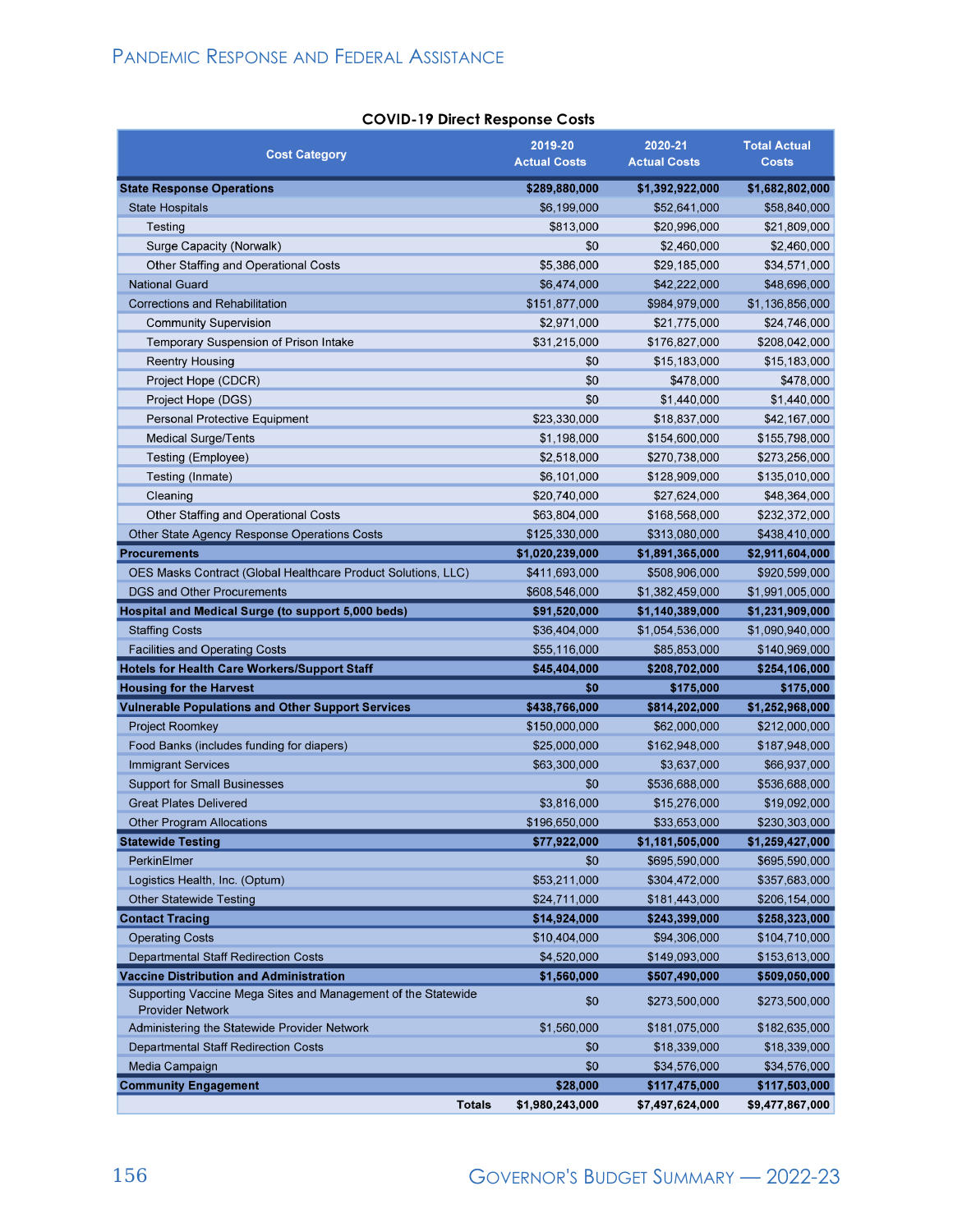#### **FEDERAL RELIEF**

To address the direct and indirect effects of COVID-19, the federal government enacted six stimulus bills (not including the Infrastructure Investment and Jobs Act). Together, these funds are helping to pay for emergency response, testing and contact tracing, health care, and vaccinations. In some cases, these funds continue to directly support the unemployed and K-12 schools. Families and individuals have also benefited from expansions of the federal Child Tax Credit, Earned Income Tax Credit, and partial tax exemptions on unemployment benefits, as well as expanded financial assistance for health coverage. Combined with direct payments and other assistance to individuals and families, hospitals and medical providers, businesses, higher education institutions and college students, local housing authorities, airports, farmers, and local government, California and its economy are benefiting from over \$657 billion provided through these bills as summarized in the chart below.

| <b>Federal Bill and Description</b>                                                                                                                                                                                                                                                                                                                                                    | <b>To/Through</b><br><b>State</b> | <b>Direct</b><br><b>Stimulus</b> | <b>Total</b>  |
|----------------------------------------------------------------------------------------------------------------------------------------------------------------------------------------------------------------------------------------------------------------------------------------------------------------------------------------------------------------------------------------|-----------------------------------|----------------------------------|---------------|
| Preparedness and Response (HR 6074, March 2020):<br>Provided emergency funding for public health and health care.                                                                                                                                                                                                                                                                      | \$86,504                          | \$1,539,951                      | \$1,626,455   |
| Families First (HR 6201, March 2020):<br>Provided food assistance and addressed diagnostic testing costs, expanded paid<br>and family sick leave, and increased the federal match share for some state<br>programs.                                                                                                                                                                    | 26,566,900                        | 7,216,933                        | 33,783,833    |
| Coronavirus Aid, Relief, and Economic Security (HR 748, March 2020):<br>Broadened assistance to include states, local governments, education, child<br>care and families. Provided economic impact payments, unemployment<br>insurance enhancements, and assistance for small businesses, farmers,<br>airports, and transit agencies.                                                  | 168,786,307                       | 85,516,588                       | 254, 302, 895 |
| Paycheck Protection/Health Care (HR 266, April 2020):<br>Provided funding to small businesses, hospitals, and health centers to expand<br>testing and contact tracing to support reopening businesses and the economy.                                                                                                                                                                 | 500,105                           | 74,251,808                       | 74,751,913    |
| Coronavirus Response and Relief (HR 133, December 2020):<br>Provided funding for rental and utility assistance, funeral expenses, food<br>assistance, farmers, airports, transit agencies, and state highways. Included<br>additional unemployment benefits and economic impact payments. Additional<br>funding provided for health care providers, testing, and vaccine distribution. | 33,110,071                        | 63,563,546                       | 96,673,617    |
| American Rescue Plan Act (HR 1319, March 2021):<br>Provided additional relief to state and local governments, funding for vaccine<br>distribution, behavioral health, education, child care, housing, and transit.<br>Continued enhanced unemployment benefits and provided economic assistance<br>through tax credits as well as relief for small businesses.                         | 90, 123, 067                      | 106,074,926                      | 196, 197, 993 |
| Totals                                                                                                                                                                                                                                                                                                                                                                                 | \$319 172 954                     | \$338 163 752                    | \$657 336 706 |

#### Summary of Estimated Federal Stimulus Funds to California

(Dollars in Thousands)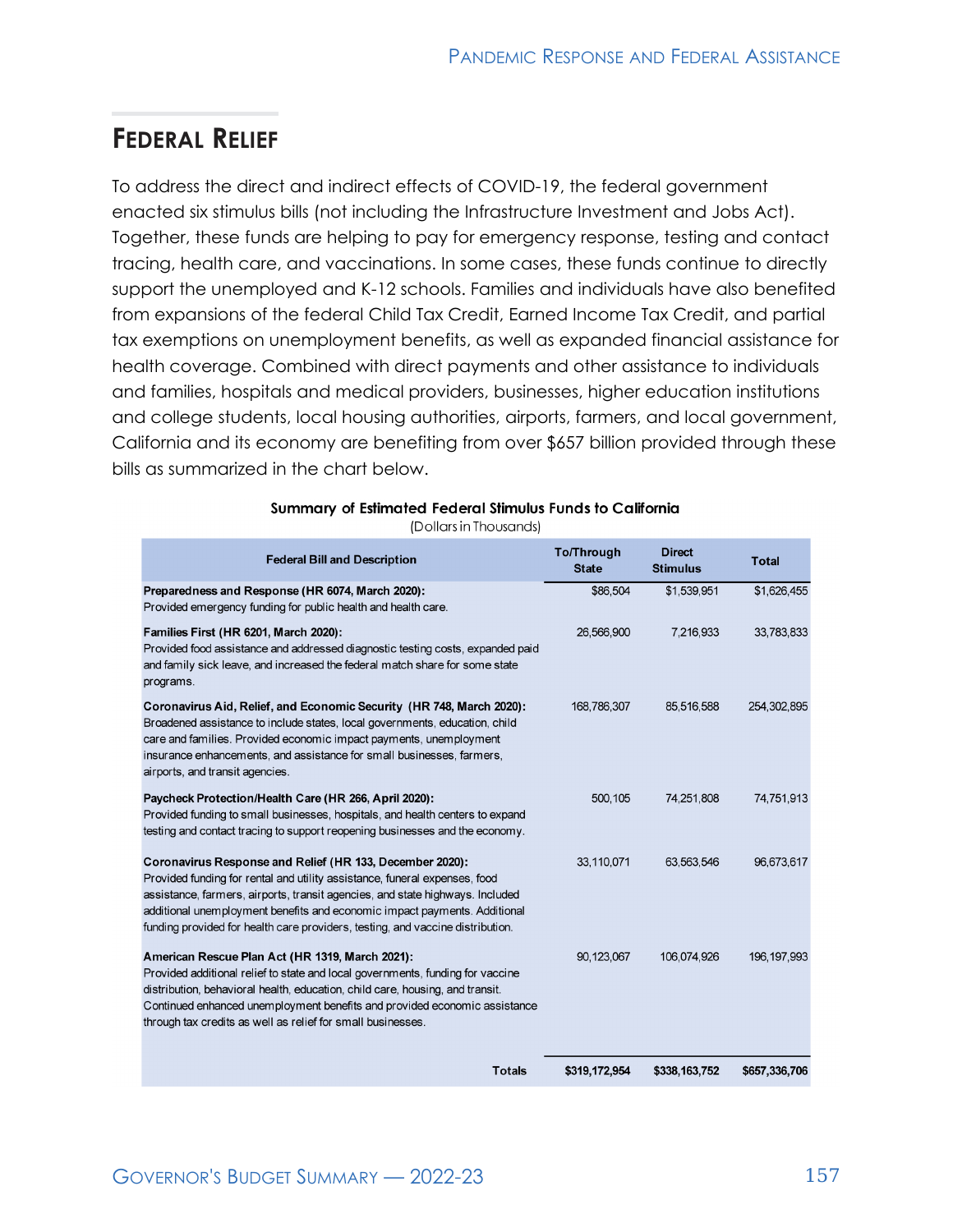The 2021 Budget Act established a new unit within the Department of Finance (Finance) to track the award and expenditure of federal stimulus funds. Finance will oversee the use of the Coronavirus State Fiscal Recovery Funds (summarized below) and establish a framework for data collection, reporting, and analysis of these funds based on predefined outcome measures. Additionally, Finance will identify opportunities to standardize and streamline accounting and reporting policies and processes to improve the recovery of federal disaster relief funds from FEMA.

### **CORONAVIRUS STATE FISCAL RECOVERY FUNDS**

California received \$27 billion in State Fiscal Recovery Funds (SFRF) from the American Rescue Plan Act of 2021 to respond to the COVID-19 public health emergency and its negative economic impacts, replace lost revenue, and to make investments in water, sewer, and broadband infrastructure.

States that lost revenue due to the pandemic, as calculated pursuant to interim U.S. Treasury regulations, are permitted to use an amount of SFRF equivalent to their lost revenue to fund government services. At the 2021 Budget Act, Finance estimated the state's revenue loss to be \$9.2 billion. As of the Budget, Finance re-evaluated the methodology to calculate California's revenue loss and now estimates the revenue loss to be \$11.2 billion, or about \$2 billion more than the 2021 Budget Act estimate.

To maximize funding flexibility and streamline federal reporting activities, the Administration proposes shifting \$1.8 billion of programs funded by the SFRF to either the General Fund or other state funds. This proposal results in no net General Fund costs, since this shift would be offset with a like amount of savings resulting from the additional \$2 billion in revenue replacement funding. The proposal also will not change total funding levels for any of the impacted programs. The chart below summarizes the SFRF funding plan and the proposed shifts in fund source.